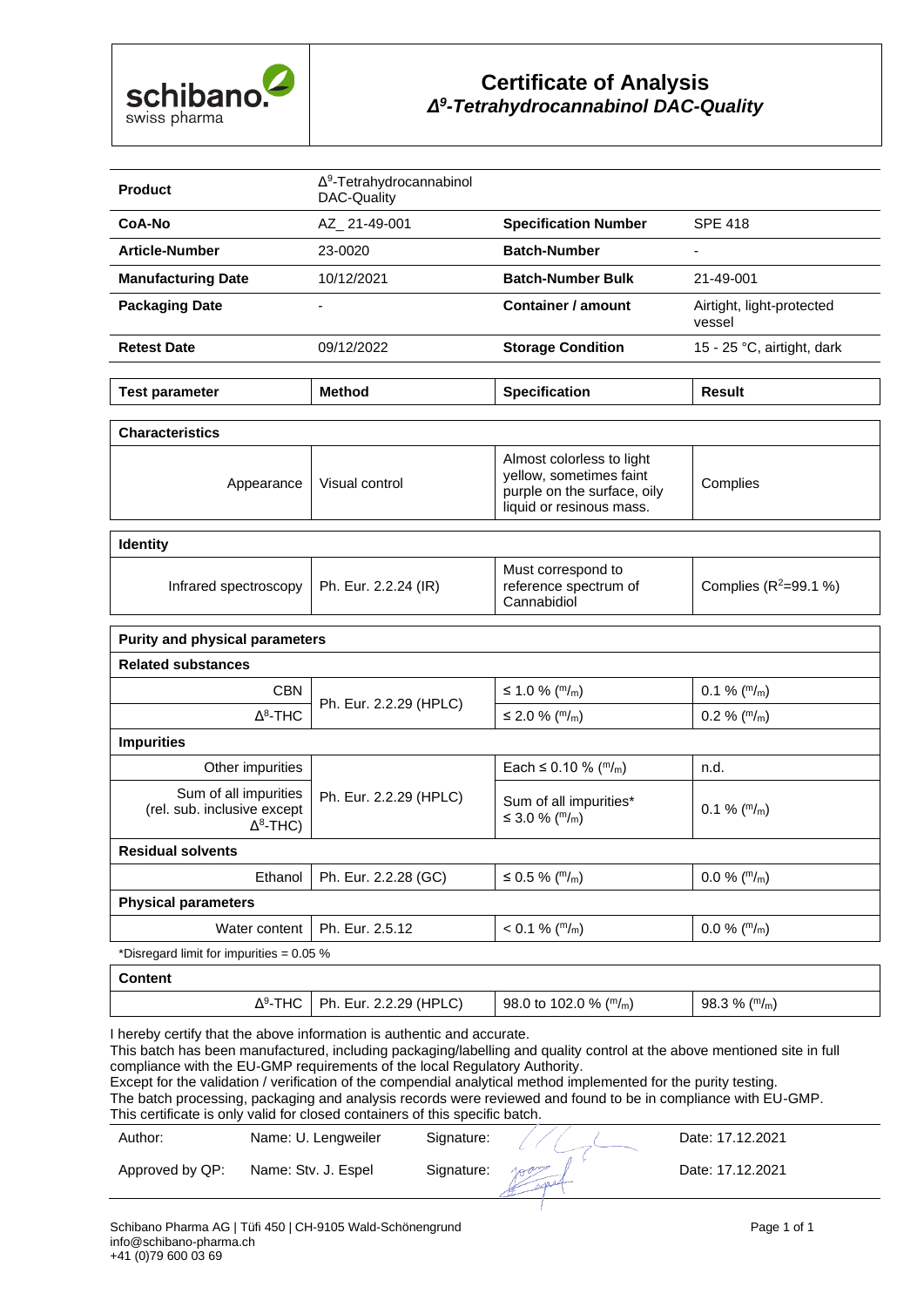

| 1.                                                                                                             | Spezifikationsblatt Nr.                           | 418                                  | 1.1 Spezifikationsart                                                                              |                     | Freigabespezifikation $\boxtimes$ |                       | Laufzeitspezifikation $\square$                                                                     |
|----------------------------------------------------------------------------------------------------------------|---------------------------------------------------|--------------------------------------|----------------------------------------------------------------------------------------------------|---------------------|-----------------------------------|-----------------------|-----------------------------------------------------------------------------------------------------|
| 2.                                                                                                             | <b>Stammdaten</b>                                 |                                      |                                                                                                    |                     |                                   |                       |                                                                                                     |
| 2.1.                                                                                                           | Artikelbezeichnung                                |                                      | Dronabinol (THC) - DAC Qualität                                                                    |                     |                                   |                       |                                                                                                     |
| 2.2.                                                                                                           | Lieferant                                         | $\sim$ $\sim$ $\sim$                 | 2.3.                                                                                               |                     | Lieferanten Artikelnummer         | $\sim$ $\sim$ $\sim$  |                                                                                                     |
| 2.4.                                                                                                           | <b>Artikelnummer</b><br><b>Schibano Pharma AG</b> | Bulk: 23-0020                        |                                                                                                    | Endprodukt: 33-0020 |                                   |                       |                                                                                                     |
| 2.5.                                                                                                           | Verwendungszweck                                  | Wirkstoff (API)                      |                                                                                                    |                     |                                   |                       |                                                                                                     |
| 2.6.                                                                                                           | Packungseinheit                                   |                                      |                                                                                                    |                     |                                   |                       | Luftdichter, lichtundurchlässiger Behälter in geeigneter Grösse aus Glas, Kunststoff oder Edelstahl |
| 2.7.                                                                                                           | <b>Hersteller</b>                                 | Schibano Pharma AG                   |                                                                                                    |                     |                                   |                       |                                                                                                     |
| 3.                                                                                                             | Zusammensetzung / Qualitätsmerkmale               |                                      |                                                                                                    |                     |                                   |                       |                                                                                                     |
|                                                                                                                | <b>Parameter</b>                                  |                                      | <b>Spezifikation</b>                                                                               |                     |                                   | Prüfvorschrift        | <b>Methode</b>                                                                                      |
| 3.1                                                                                                            | <b>Beschreibung</b>                               |                                      |                                                                                                    |                     |                                   |                       |                                                                                                     |
|                                                                                                                | Aussehen                                          | harzartige Masse.                    | Fast farblose bis hellgelbe, an der Oberfläche<br>bisweilen blass violette, ölige Flüssigkeit oder |                     |                                   |                       | <b>Visuell</b>                                                                                      |
| 3.2                                                                                                            | Identität                                         |                                      |                                                                                                    |                     |                                   |                       |                                                                                                     |
|                                                                                                                | IR-Spektroskopie                                  |                                      | Korrelationskoeffizient mit Referenzspektrum muss<br>über 95% liegen.                              |                     | <b>PVS 050</b>                    | Ph.Eur. 2.2.24        |                                                                                                     |
| 3.3                                                                                                            | Physikalische Parameter und Reinheit              |                                      |                                                                                                    |                     |                                   |                       |                                                                                                     |
| Cannabinol (korrigierte Fläche)                                                                                |                                                   | ≤ 1.0 %                              |                                                                                                    |                     |                                   |                       |                                                                                                     |
| $\Delta^8$ -Tetrahydrocannabinol                                                                               |                                                   | ≤ 2.0 %<br>≤ 1.0 $%$                 |                                                                                                    |                     |                                   |                       | Ph.Eur. 2.2.29                                                                                      |
| Jede weitere Verunreinigung<br>Summe aller Verunreinigungen                                                    |                                                   | $\leq 3.0 \%$                        |                                                                                                    |                     | <b>PVS 050</b>                    | (HPLC)                |                                                                                                     |
| (ausgenommen<br>$\Delta^8$ -Tetrahydrocannabinol)                                                              |                                                   |                                      |                                                                                                    |                     |                                   |                       |                                                                                                     |
| Restlösemittel<br>Ethanol                                                                                      |                                                   | $\leq 0.25 \%$                       |                                                                                                    |                     |                                   | <b>PVS 047</b>        | Ph. Eur. 2.2.28                                                                                     |
| Wasser                                                                                                         |                                                   | < 0.1 %                              |                                                                                                    |                     |                                   | <b>PVS 048</b>        | Ph. Eur. 2.5.12                                                                                     |
| Wird in der Pflanze bestimmt. Muss den in Ph. Eur.<br>Pestizide<br>2.8.13 angegebenen Grenzwerten entsprechen. |                                                   |                                      |                                                                                                    |                     | Extern                            | GC-MS/MS,<br>LC-MS/MS |                                                                                                     |
| Aflatoxin                                                                                                      | Aflatoxin B1                                      | $<$ 2 $\mu$ g/kg                     |                                                                                                    |                     |                                   | Extern                | <b>HPLC-FLD</b>                                                                                     |
|                                                                                                                | Summe Aflatoxine B1, B2, G1, G2                   | $<$ 4 $\mu$ g/kg                     |                                                                                                    |                     |                                   |                       |                                                                                                     |
|                                                                                                                |                                                   |                                      | Wird in der Pflanze bestimmt. Muss den in Ph. Eur.<br>2.8.18 angegebenen Grenzwerten entsprechen.  |                     |                                   |                       |                                                                                                     |
| Schwermetalle                                                                                                  | Blei Pb                                           | $\leq 5.0$ mg/kg                     |                                                                                                    | Extern              | Ph.Eur. 2.4.27                    |                       |                                                                                                     |
|                                                                                                                | Cadmium Cd<br>Quecksilber Hg                      | $\leq 1.0$ mg/kg<br>$\leq$ 0.1 mg/kg |                                                                                                    |                     |                                   |                       |                                                                                                     |
|                                                                                                                |                                                   |                                      | Wird in der Pflanze bestimmt. Muss den in Ph. Eur.<br>1433 angegebenen Grenzwerten entsprechen.    |                     |                                   |                       |                                                                                                     |
| Mikrobiologie                                                                                                  |                                                   | <b>TAMC</b>                          | < 10`000'000 KBE/g *                                                                               |                     | Extern                            | Ph. Eur. 2.6.12       |                                                                                                     |
|                                                                                                                |                                                   | <b>TYMC</b><br>< 100`000 KBE/g *     |                                                                                                    |                     |                                   | Extern                | Ph. Eur. 2.6.12                                                                                     |
|                                                                                                                | Escherichia coli<br>Salmonellen                   | < 1000 KBE/g                         |                                                                                                    |                     |                                   | Extern<br>Extern      | Ph. Eur. 2.6.31<br>Ph. Eur. 2.6.31                                                                  |
|                                                                                                                |                                                   | nicht nachweisbar in 25 g            | Wird in der Pflanze bestimmt. Muss den in Ph. Eur.                                                 |                     |                                   |                       |                                                                                                     |
|                                                                                                                |                                                   |                                      | 5.1.8(A) angegebenen Grenzwerten entsprechen.                                                      |                     |                                   |                       |                                                                                                     |

 $\_$  ,  $\_$  ,  $\_$  ,  $\_$  ,  $\_$  ,  $\_$  ,  $\_$  ,  $\_$  ,  $\_$  ,  $\_$  ,  $\_$  ,  $\_$  ,  $\_$  ,  $\_$  ,  $\_$  ,  $\_$  ,  $\_$  ,  $\_$  ,  $\_$  ,  $\_$  ,  $\_$  ,  $\_$  ,  $\_$  ,  $\_$  ,  $\_$  ,  $\_$  ,  $\_$  ,  $\_$  ,  $\_$  ,  $\_$  ,  $\_$  ,  $\_$  ,  $\_$  ,  $\_$  ,  $\_$  ,  $\_$  ,  $\_$  ,

\* Maximale akzeptierbare Anzahl gemäss Ph. Eur. ist die jeweilige Spezifikation x 5.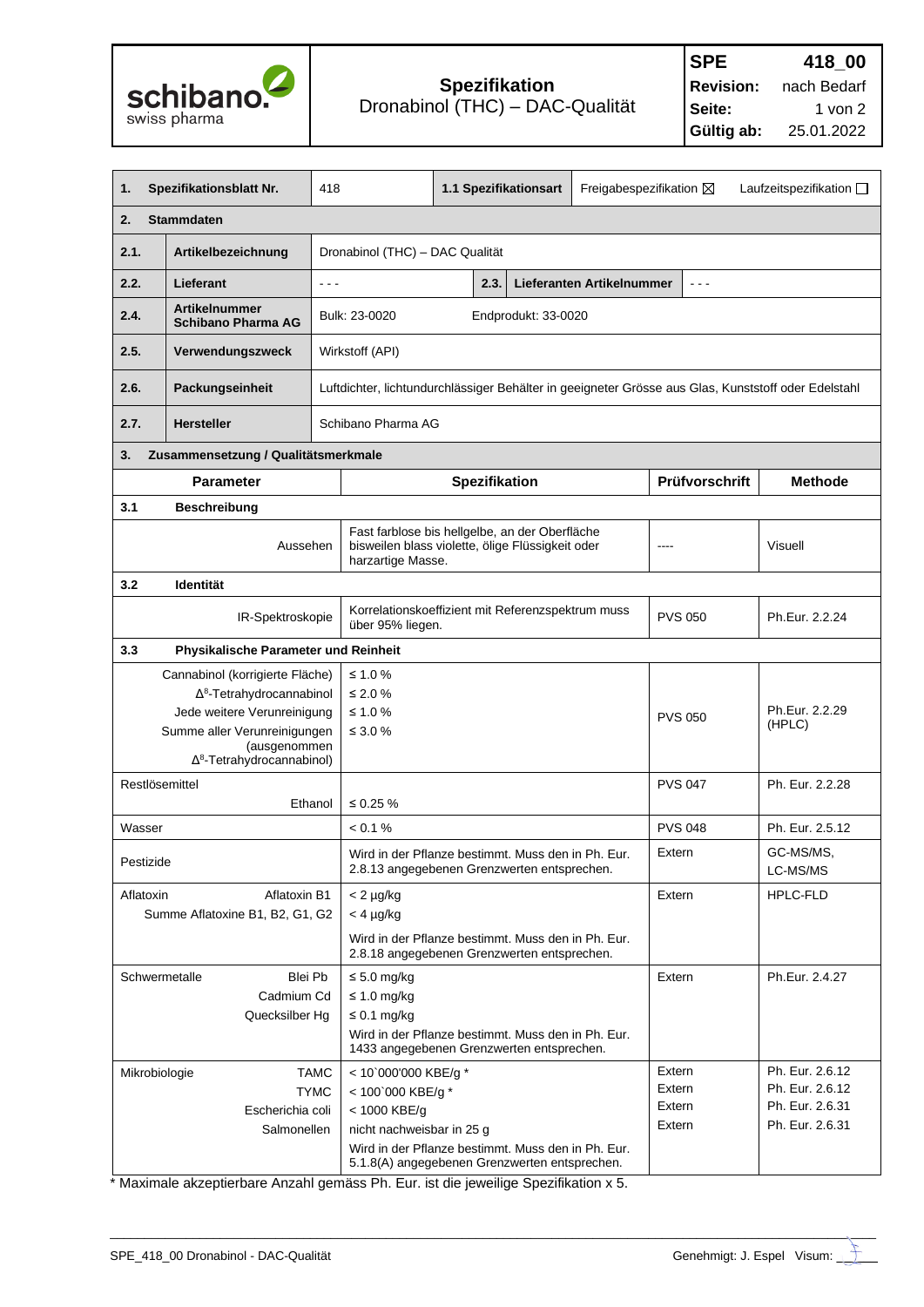

1

| 3.4 | Gehalt                                              |               |                          |
|-----|-----------------------------------------------------|---------------|--------------------------|
|     | $\Delta^9$ -Tetrahydrocannabinol   95.0 % - 100.0 % | <b>PVS_50</b> | Ph.Eur. 2.2.29<br>(HPLC) |

| Lagerungs- und Transportbedingungen / Sicherheitshinweise<br>4. |                  |                                                                 |  |
|-----------------------------------------------------------------|------------------|-----------------------------------------------------------------|--|
| <b>Parameter</b>                                                | <b>Sollwerte</b> | <b>Bemerkung</b>                                                |  |
| Temperatur                                                      | $15 - 25 °C$     | Dunkel lagern                                                   |  |
| 5.<br><b>Haltbarkeit / Retest-Datum</b>                         |                  |                                                                 |  |
| Bulk: 1 Jahr nach Herstelldatum* (minus 1 Tag)                  |                  | *Herstelldatum entspricht dem Datum des Trocknens der Kristalle |  |
| Endprodukt: 1 Jahr nach Abfüllung (minus 1 Tag)                 |                  |                                                                 |  |
| Unterschriften<br>6.                                            |                  |                                                                 |  |
| <b>Ersteller: QM</b>                                            | <b>Datum</b>     | <b>Unterschrift</b>                                             |  |
| U. Lengweiler                                                   | 25/01/2022       |                                                                 |  |
| Prüfung & Genehmigung: Stv. FvP                                 | Datum            | <b>Unterschrift</b>                                             |  |
| J. Espel                                                        | 25/01/2022       |                                                                 |  |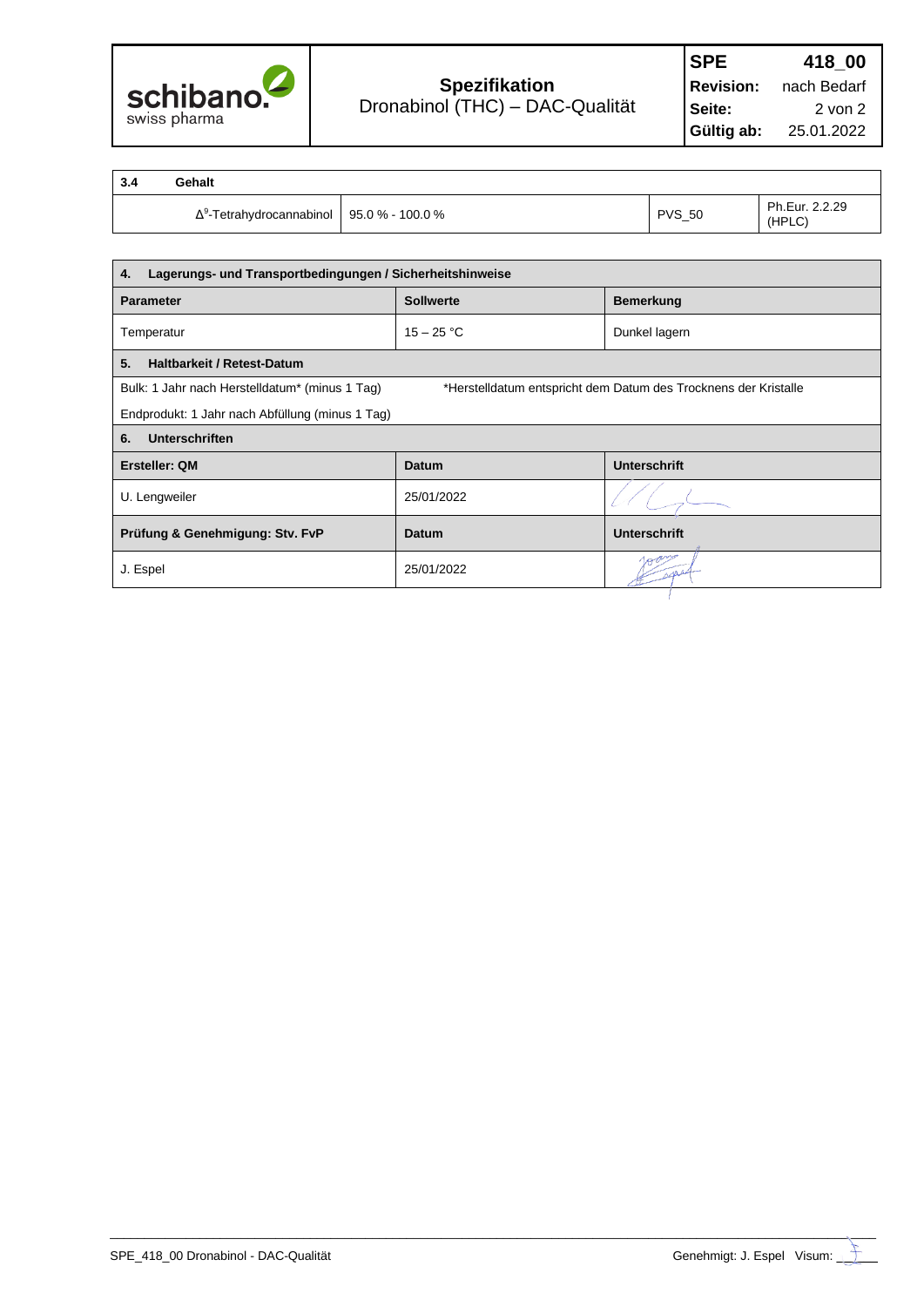

## **Safety Data Sheet**

 $Δ<sup>9</sup>-Tetrahydrocannabinol – DAC-Quality$  Seite: 1 von 6

### **1 SECTION 1: Identification of the substance/mixture and of the company/undertaking**  1.1.Product identifier **Product Name:** Δ<sup>9</sup> Δ<sup>9</sup>-Tetrahydrocannabinol **CAS-No.:** 1972-08-3 1.2. Relevant identified uses of the substance or mixture and uses advised against Laboratory chemical. 1.3. Details of the supplier of the safety data sheet Schibano Pharma AG Tüfi 450 CH-9105 Wald-Schönengrund +41 (0)79 300 03 69 info@schibano-pharma.ch 1.4. Emergency telephone number +41 (0)79 300 03 69 (Schibano Pharma) Mon-Fri 8:00-18:30 **2 SECTION 2: Hazards identification**  2.1. Classification of the substance or mixture  $\parallel$  Acute oral toxicity: Category 4 Reproductive toxicity: Category 2 Aquatic chronic toxicity: Category 4 2.2. Label elements **GHS Signal word:**  Warning **GHS Hazard statements:** H302: Toxic if swallowed H361: Suspected of damaging fertility or the unborn child H413: May cause long lasting harmful effects to aquatic life **GHS Precautionary statements: Prevention** P201: Obtain special instructions before use. P202: Do not handle until all safety precautions have been read and understood. P264: Wash hands thoroughly after handling. P270: Do not eat, drink or smoke when using this product. P273: Avoid release to the environment. P280: Wear protective gloves. **Response** P261: Avoid breathing dust/fume/gas/mist/vapours/spray. P301+P312: If swallowed: call a poison center or doctor/physician if you feel unwell. P304+P340: If inhaled: Remove victim to fresh air and keep at rest in a position comfortable for breathing. P403+P233: Store in a well ventilated place. Keep container tightly closed. P405: Store locked up.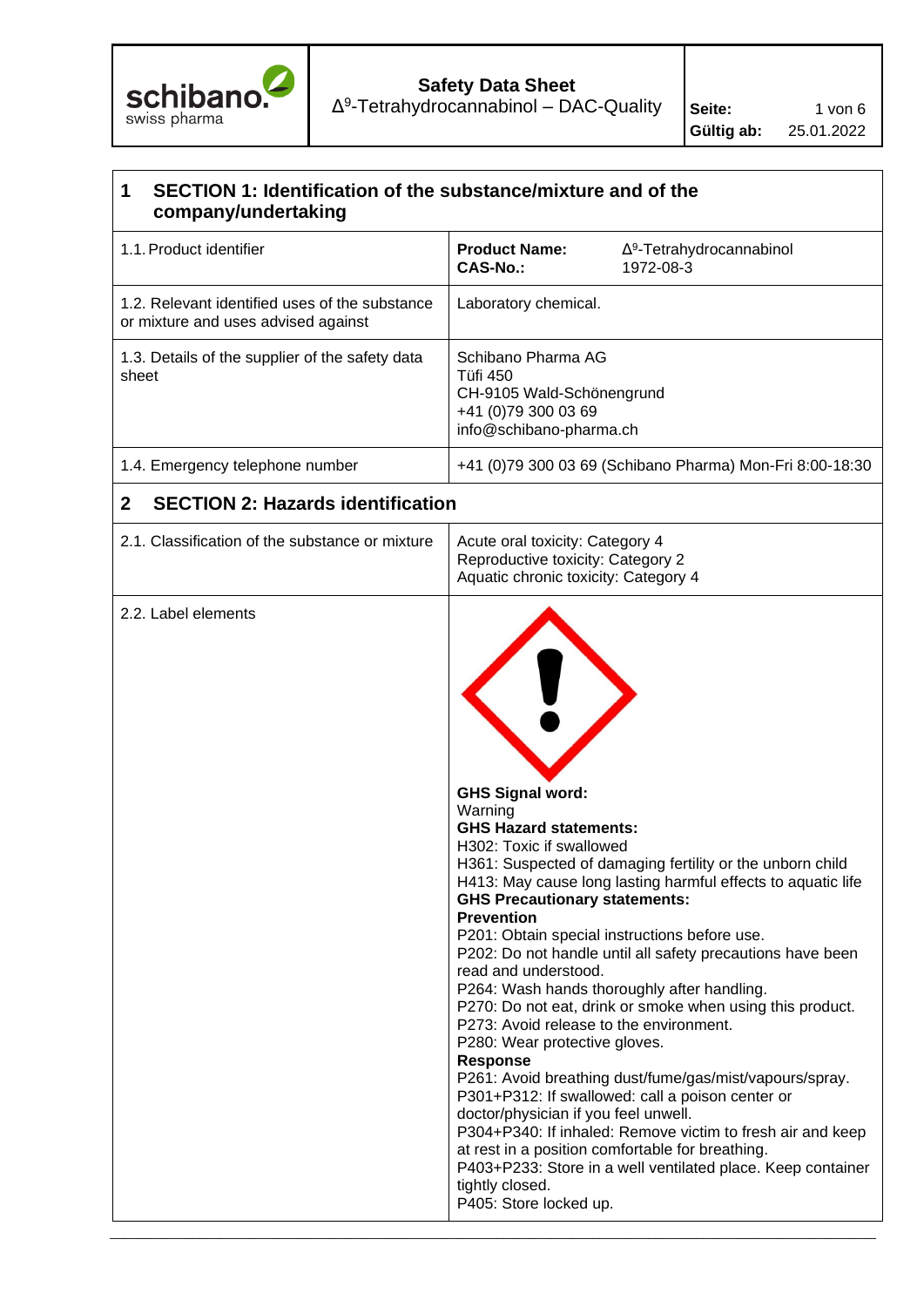

|                                                                                    | P308+313: IF exposed or concerned: Get medical advice.<br><b>Disposal</b><br>P501: Dispose of content in accordance with national and<br>local regulations.                                                                                                                                                                                                                                                                                                                                                                                                                                                                                                                                                                                           |  |  |  |
|------------------------------------------------------------------------------------|-------------------------------------------------------------------------------------------------------------------------------------------------------------------------------------------------------------------------------------------------------------------------------------------------------------------------------------------------------------------------------------------------------------------------------------------------------------------------------------------------------------------------------------------------------------------------------------------------------------------------------------------------------------------------------------------------------------------------------------------------------|--|--|--|
| 2.3. Other hazards                                                                 | <b>Effects and Symptoms:</b><br>May be harmful by inhalation.<br>May cause drowsiness or dizziness.<br>May affect the inflammatory response.<br>To the best of our knowledge, the toxicological properties<br>have not been thoroughly investigated.                                                                                                                                                                                                                                                                                                                                                                                                                                                                                                  |  |  |  |
| <b>SECTION 3: Composition/information on ingredients</b><br>3                      |                                                                                                                                                                                                                                                                                                                                                                                                                                                                                                                                                                                                                                                                                                                                                       |  |  |  |
| 3.1. Substances                                                                    | <b>Common name: THC</b><br>Other names:<br>Dronabinol, Tetrahydrocannabinol<br><b>CAS-No:</b><br>1972-08-3<br><b>RTECS:</b><br>HP8225000<br><b>Impurities:</b><br>not specified                                                                                                                                                                                                                                                                                                                                                                                                                                                                                                                                                                       |  |  |  |
| 3.2. Mixtures                                                                      | Not applicable.                                                                                                                                                                                                                                                                                                                                                                                                                                                                                                                                                                                                                                                                                                                                       |  |  |  |
| <b>SECTION 4: First aid measures</b><br>4                                          |                                                                                                                                                                                                                                                                                                                                                                                                                                                                                                                                                                                                                                                                                                                                                       |  |  |  |
| 4.1. Description of first aid measures                                             | If inhaled: Move the person into fresh air. If not breathing,<br>give artificial respiration and get immediate medical<br>attention.<br>In case of skin contact: Wash off with soap and plenty of<br>water. Remove contaminated clothing. Get medical attention<br>if symptoms occur. Wash clothing before reuse.<br>In case of eye contact: Hold eyelids apart and flush eyes<br>with water. Have eyes examined and tested by medical<br>personnel if any irritation occurs.<br>If swallowed: Rinse mouth with water, provided the person<br>is conscious. Never give anything by mouth to an<br>unconscious person. Get medical attention if exposed to a<br>great amount. Do NOT induce vomiting unless directed to do<br>so by medical personnel. |  |  |  |
| 4.2. Most important symptoms and effects,<br>both acute and delayed                | Drowsiness or wakefulness. May affect the inflammatory<br>response.<br>If swallowed, the symptoms may occur one or more hours<br>later.                                                                                                                                                                                                                                                                                                                                                                                                                                                                                                                                                                                                               |  |  |  |
| 4.3. Indication of any immediate medical<br>attention and special treatment needed | Treat symptoms. No special immediate treatment required.                                                                                                                                                                                                                                                                                                                                                                                                                                                                                                                                                                                                                                                                                              |  |  |  |
| <b>SECTION 5: Firefighting measures</b><br>5                                       |                                                                                                                                                                                                                                                                                                                                                                                                                                                                                                                                                                                                                                                                                                                                                       |  |  |  |
| 5.1. Extinguishing media                                                           | Use water spray, alcohol-resistant foam, carbon dioxide or<br>dry chemical spray. A solid water stream may be inefficient.                                                                                                                                                                                                                                                                                                                                                                                                                                                                                                                                                                                                                            |  |  |  |
| 5.2. Special hazards arising from the<br>substance or mixture                      | May produce carbon oxides on combustion.                                                                                                                                                                                                                                                                                                                                                                                                                                                                                                                                                                                                                                                                                                              |  |  |  |
| 5.3. Advice for firefighters                                                       | Keep containers cool with water spray. If necessary, wear<br>self-contained breathing apparatus and full protective gear.                                                                                                                                                                                                                                                                                                                                                                                                                                                                                                                                                                                                                             |  |  |  |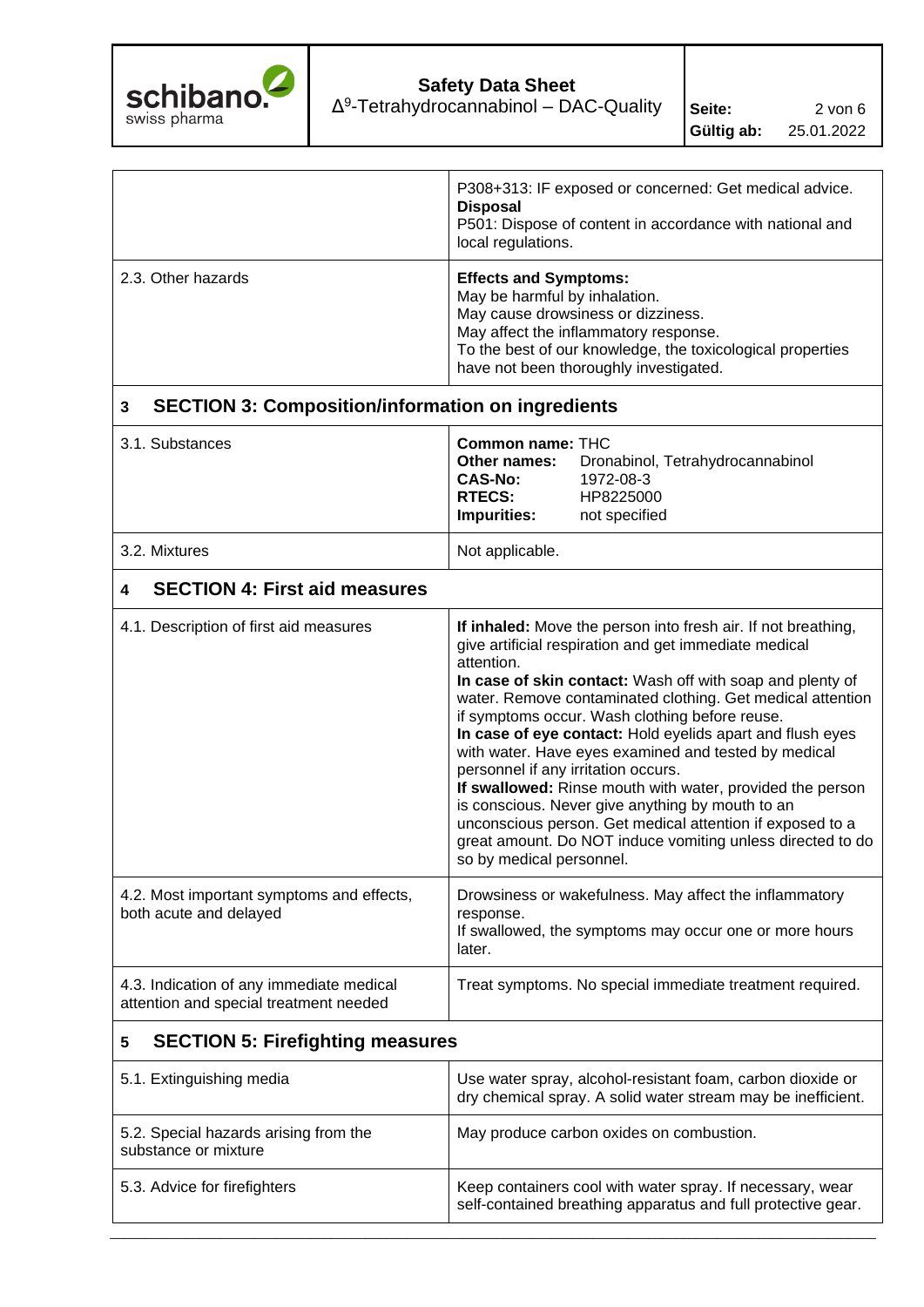

# **Safety Data Sheet**

 $Δ<sup>9</sup>-Tetrahydrocannabinol – DAC-Quality$  Seite: 3 von 6

| <b>SECTION 6: Accidental release measure</b><br>6                           |                                                                                                                                               |  |  |  |
|-----------------------------------------------------------------------------|-----------------------------------------------------------------------------------------------------------------------------------------------|--|--|--|
| 6.1. Personal precautions, protective<br>equipment and emergency procedures | Wear gloves and other appropriate personal protection.                                                                                        |  |  |  |
| 6.2. Environmental precautions                                              | Avoid release into the environment or drains.                                                                                                 |  |  |  |
| 6.3. Methods and material for containment<br>and cleaning up                | Collect the spill mechanically.                                                                                                               |  |  |  |
| 6.4. Reference to other sections                                            | Information for safe handling see section 7.<br>Information for personal protection see section 8.<br>Information for disposal see section 13 |  |  |  |
| <b>SECTION 7: Handling and storage</b><br>$\overline{7}$                    |                                                                                                                                               |  |  |  |
| 7.1. Precautions for safe handling                                          | Avoid excessive exposure.                                                                                                                     |  |  |  |
| 7.2. Conditions for safe storage, including any<br>incompatibilities        | Keep protected from light and air at $15 - 25$ °C. Avoid<br>exposition to strong oxidizing agents.                                            |  |  |  |

## **8 SECTION 8: Exposure controls / personal protection**

7.3. Specific end use(s) No data available.

| 8.1. Control parameters             | No data available.                                                                                                                                                                                                                             |
|-------------------------------------|------------------------------------------------------------------------------------------------------------------------------------------------------------------------------------------------------------------------------------------------|
| 8.2. Exposure controls              | Use process enclosures, local exhaust ventilation and<br>general industrial hygiene practice.                                                                                                                                                  |
| 8.3. Individual protection measures | Eye protection:<br>Safety glasses.<br>Lab coat and protective gloves.<br>Skin protection:<br>Wash thoroughly with soap if contact occurs.<br>Respiratory protection: No specific requirements.<br>Thermal hazard:<br>No specific requirements. |

### **9 SECTION 9: Physical and chemical properties**

| 9.1. Information on basic physical and<br>chemical properties | Appearance:            | Almost colorless to light yellow,<br>sometimes faint purple on the<br>surface or resinous mass. |
|---------------------------------------------------------------|------------------------|-------------------------------------------------------------------------------------------------|
|                                                               | Odour:                 | none                                                                                            |
|                                                               | pH:                    | no data available                                                                               |
|                                                               | Melting point:         | no data available                                                                               |
|                                                               | Boiling point:         | 200 $\degree$ C at 1 atm                                                                        |
|                                                               | Flash point:           | no data available                                                                               |
|                                                               | Evaporation rate:      | no data available                                                                               |
|                                                               | Flammability:          | no data available                                                                               |
|                                                               | Explosive limits:      | LEL: no data. UEL: no data                                                                      |
|                                                               | Vapor pressure:        | no data available                                                                               |
|                                                               | Vapor density:         | no data available                                                                               |
|                                                               | Relative density:      | no data available                                                                               |
|                                                               | Solubility:            | poor water soluble (0.0028 mg/mL<br>at $23^{\circ}$ C)                                          |
|                                                               | Partition coefficient: | not water soluble                                                                               |
|                                                               | Autoignition point:    | no data available                                                                               |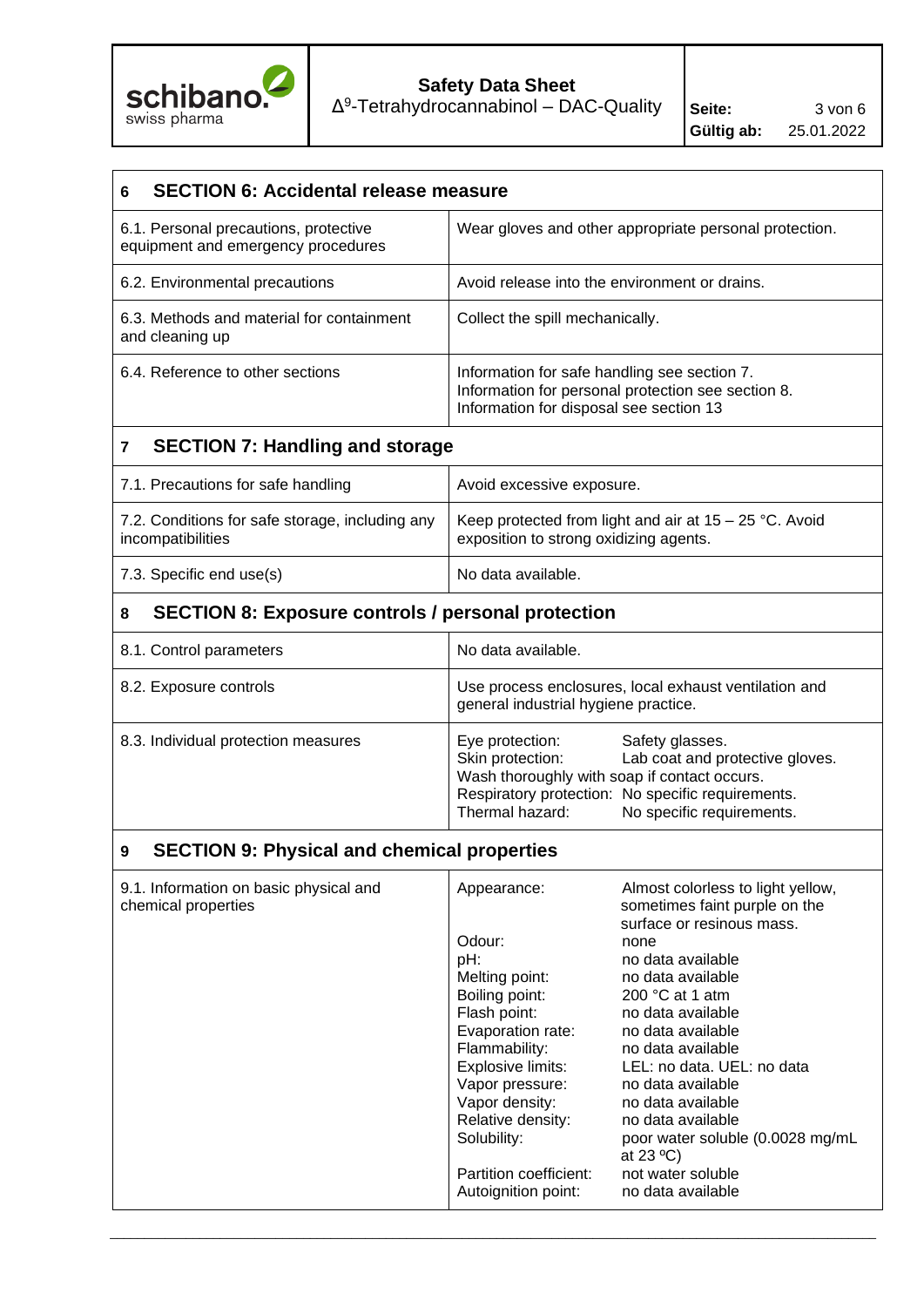

|                                                    | Decomposition temp.:<br>Viscosity:                                                                                                                                                                                                                        | no data available<br>no data available                                      |                                                                            |  |
|----------------------------------------------------|-----------------------------------------------------------------------------------------------------------------------------------------------------------------------------------------------------------------------------------------------------------|-----------------------------------------------------------------------------|----------------------------------------------------------------------------|--|
| 9.2. Other information                             | Density:<br>Molecular formula:<br>Molecular weight:<br>Percent volatile:                                                                                                                                                                                  | no data available<br>$C_{21}H_{30}O_2$<br>314.46 g/mol<br>no data available |                                                                            |  |
| 10 SECTION 10: Stability and reactivity            |                                                                                                                                                                                                                                                           |                                                                             |                                                                            |  |
| 10.1. Reactivity                                   | No data available.                                                                                                                                                                                                                                        |                                                                             |                                                                            |  |
| 10.2. Chemical stability                           | Stable at room temperature. Oxidation may occur.                                                                                                                                                                                                          |                                                                             |                                                                            |  |
| 10.3. Possibility of hazardous reactions:          | None.                                                                                                                                                                                                                                                     |                                                                             |                                                                            |  |
| 10.4. Conditions to avoid                          | Light, heat.                                                                                                                                                                                                                                              |                                                                             |                                                                            |  |
| 10.5. Incompatible materials                       | Strong oxidizing agents.                                                                                                                                                                                                                                  |                                                                             |                                                                            |  |
| 10.6. Hazardous decomposition products             | No data available.                                                                                                                                                                                                                                        |                                                                             |                                                                            |  |
| <b>SECTION 11: Toxicological information</b><br>11 |                                                                                                                                                                                                                                                           |                                                                             |                                                                            |  |
| 11.1. Information on toxicological effects         | <b>Acute toxicity</b><br>LD <sub>50</sub> oral<br>LD <sub>50</sub> intravenous                                                                                                                                                                            | mouse:<br>rat:<br>dog:<br>monkey:<br>mouse:<br>rat:                         | 482 mg/kg<br>666 mg/kg<br>3000 mg/kg<br>9000 mg/kg<br>42 mg/kg<br>29 mg/kg |  |
|                                                    | Lowest toxic dose oral human:                                                                                                                                                                                                                             |                                                                             | unknown                                                                    |  |
|                                                    | Skin corrosion or irritation:<br>Not classified as hazardous.<br>Serious eye damage or irritation:<br>Not classified as hazardous.<br>Respiratory or skin sensitization:<br>Not classified as hazardous.<br>Germ cell mutagenicity:<br>No data available. |                                                                             |                                                                            |  |

**Carcinogenicity:**

**Reproductive toxicity:**

Not confirmed human carcinogen.

**Specific target organ toxicity**

Suspected to damage fertility or the unborn child. TDLo oral mouse female: 110 mg/kg TDLo oral mouse male: 125 mg/kg

> **Single exposure:** Not classified as hazardous. **Repeated exposure:** Not classified as hazardous.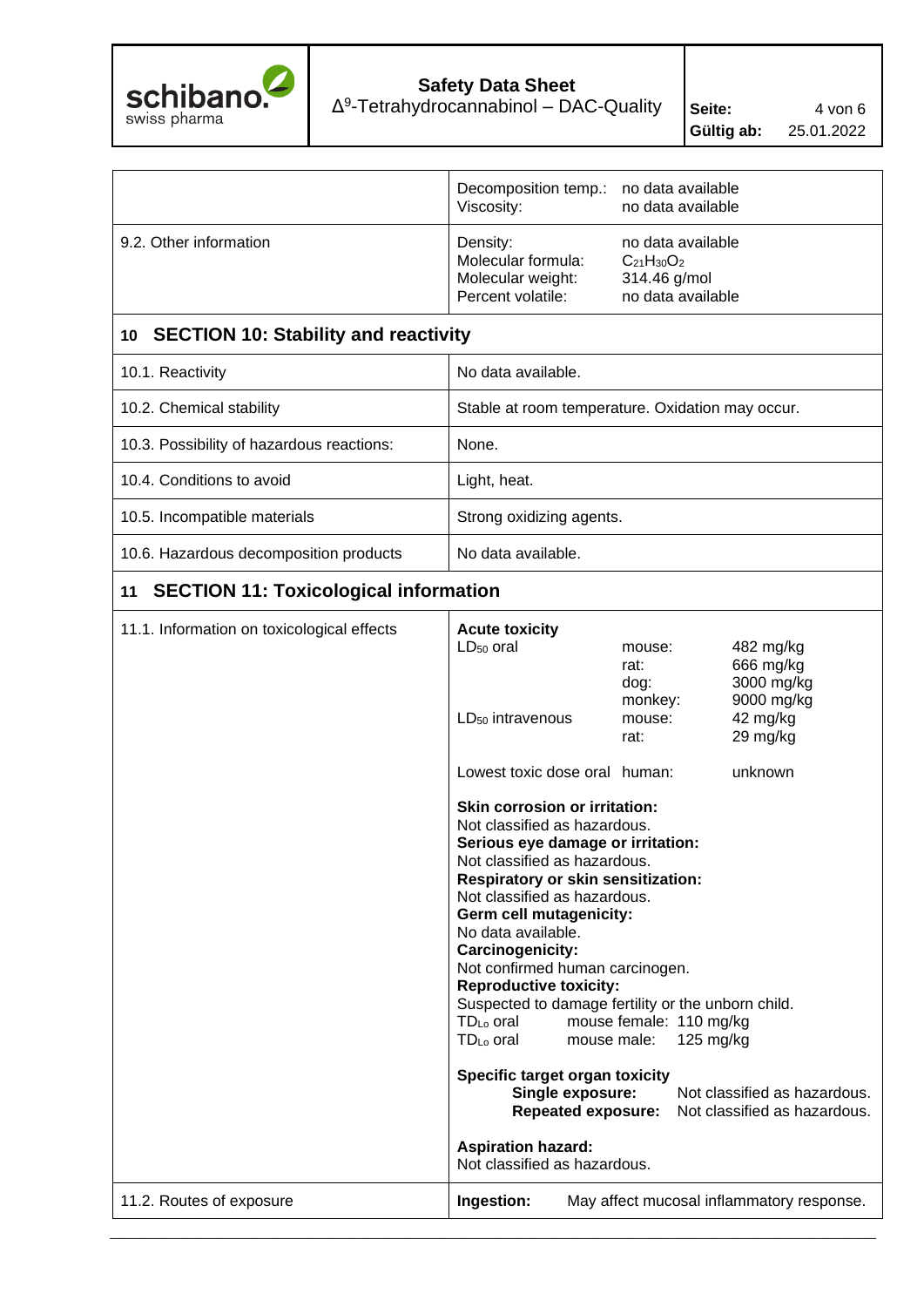

|                                                                                  | Inhalation:<br>Skin:<br>Eyes:                                                                                                                                                                     | May affect mucosal inflammatory response.<br>May affect skin inflammatory response.<br>May affect eye inflammatory response.                                               |  |  |
|----------------------------------------------------------------------------------|---------------------------------------------------------------------------------------------------------------------------------------------------------------------------------------------------|----------------------------------------------------------------------------------------------------------------------------------------------------------------------------|--|--|
| 11.3. Symptoms of exposure                                                       | Exposure may affect the inflammatory response and cause<br>dizziness or wakefulness. To the best of our knowledge, the<br>toxicological properties have not been fully investigated on<br>humans. |                                                                                                                                                                            |  |  |
| 11.4. Delayed and immediate effects                                              | No data available.                                                                                                                                                                                |                                                                                                                                                                            |  |  |
| <b>SECTION 12: Ecological information</b><br>12 <sup>°</sup>                     |                                                                                                                                                                                                   |                                                                                                                                                                            |  |  |
| 12.1. Toxicity                                                                   | No data available.                                                                                                                                                                                |                                                                                                                                                                            |  |  |
| 12.2. Persistence and degradability                                              | No data available                                                                                                                                                                                 |                                                                                                                                                                            |  |  |
| 12.3. Bioaccumulative potential                                                  | Not water soluble.                                                                                                                                                                                |                                                                                                                                                                            |  |  |
| 12.4. Mobility in soil                                                           | Not water soluble.                                                                                                                                                                                |                                                                                                                                                                            |  |  |
| 12.5. Results of PBT and vPvB assessment                                         | No data available.                                                                                                                                                                                |                                                                                                                                                                            |  |  |
| 12.6. Other adverse effects                                                      | No data available.                                                                                                                                                                                |                                                                                                                                                                            |  |  |
| <b>SECTION 13: Disposal considerations</b><br>13                                 |                                                                                                                                                                                                   |                                                                                                                                                                            |  |  |
| 13.1. Waste treatment methods                                                    | official regulations.                                                                                                                                                                             | Must be subjected to special treatment in compliance with<br>Refer to information in section 8 for exposure control.                                                       |  |  |
| <b>14 SECTION 14: Transport information</b>                                      |                                                                                                                                                                                                   |                                                                                                                                                                            |  |  |
| 14.1. UN number                                                                  | $\overline{\phantom{a}}$                                                                                                                                                                          |                                                                                                                                                                            |  |  |
| 14.2. UN proper shipping name                                                    | and IATA.                                                                                                                                                                                         | Not classified as hazardous for transport by ARD/RID, IMDG                                                                                                                 |  |  |
| 14.3. Transport hazard class(es)                                                 |                                                                                                                                                                                                   | Not classified as hazardous for transport.                                                                                                                                 |  |  |
| 14.4. Packing group                                                              |                                                                                                                                                                                                   |                                                                                                                                                                            |  |  |
| 14.5. Environmental hazards                                                      | Code.                                                                                                                                                                                             | The product is not classified as environmentally hazardous<br>according to the UN Model Regulations, ARD, RID, and<br>AND; nor as a marine pollutant according to the IMDG |  |  |
| 14.6. Special precautions for user                                               | No data available.                                                                                                                                                                                |                                                                                                                                                                            |  |  |
| 14.7. Transport in bulk according to Annex II<br>of MARPOL73/78 and the IBC Code | No data available.                                                                                                                                                                                |                                                                                                                                                                            |  |  |